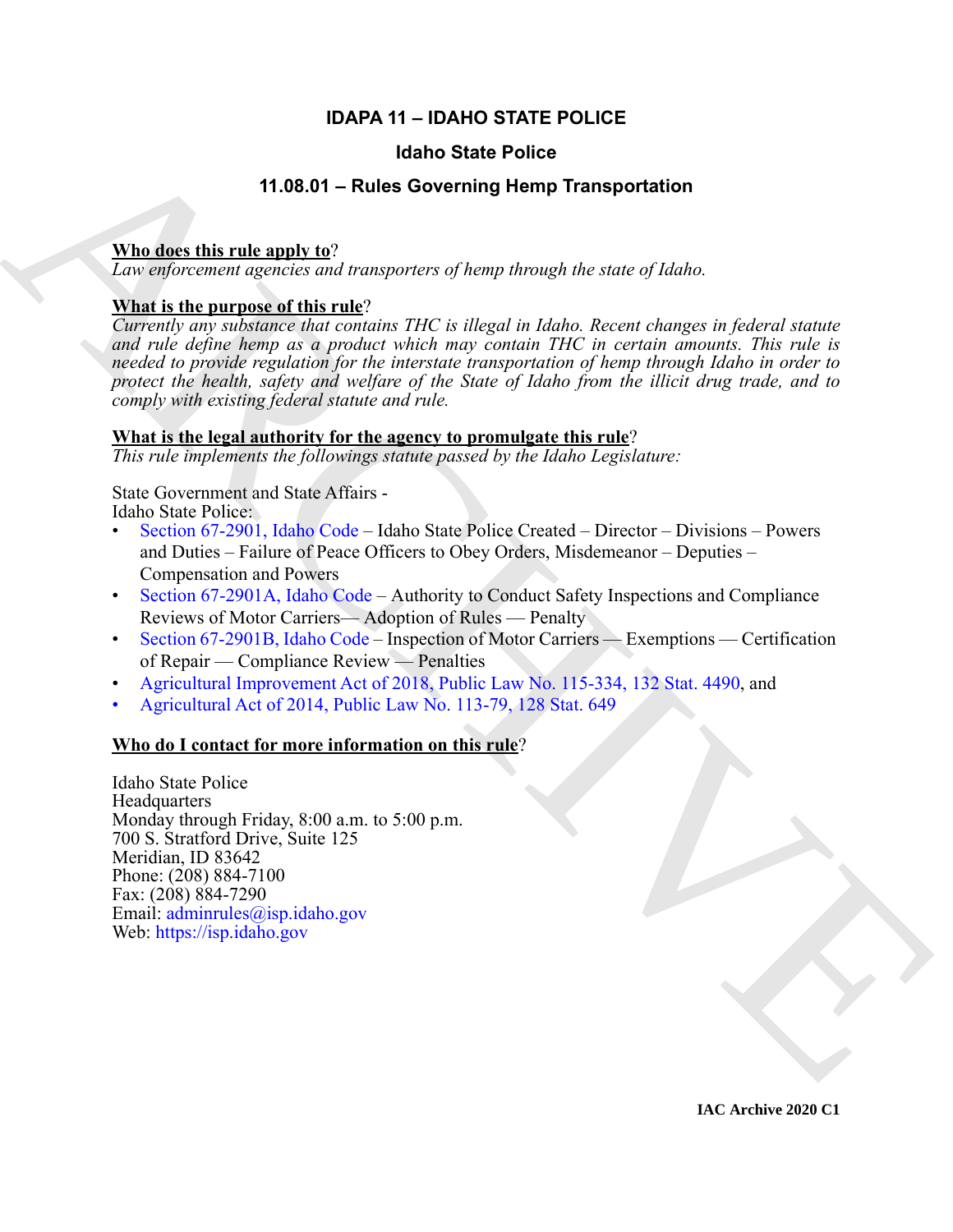# **Table of Contents**

## 11.08.01 - Rules Governing Hemp Transportation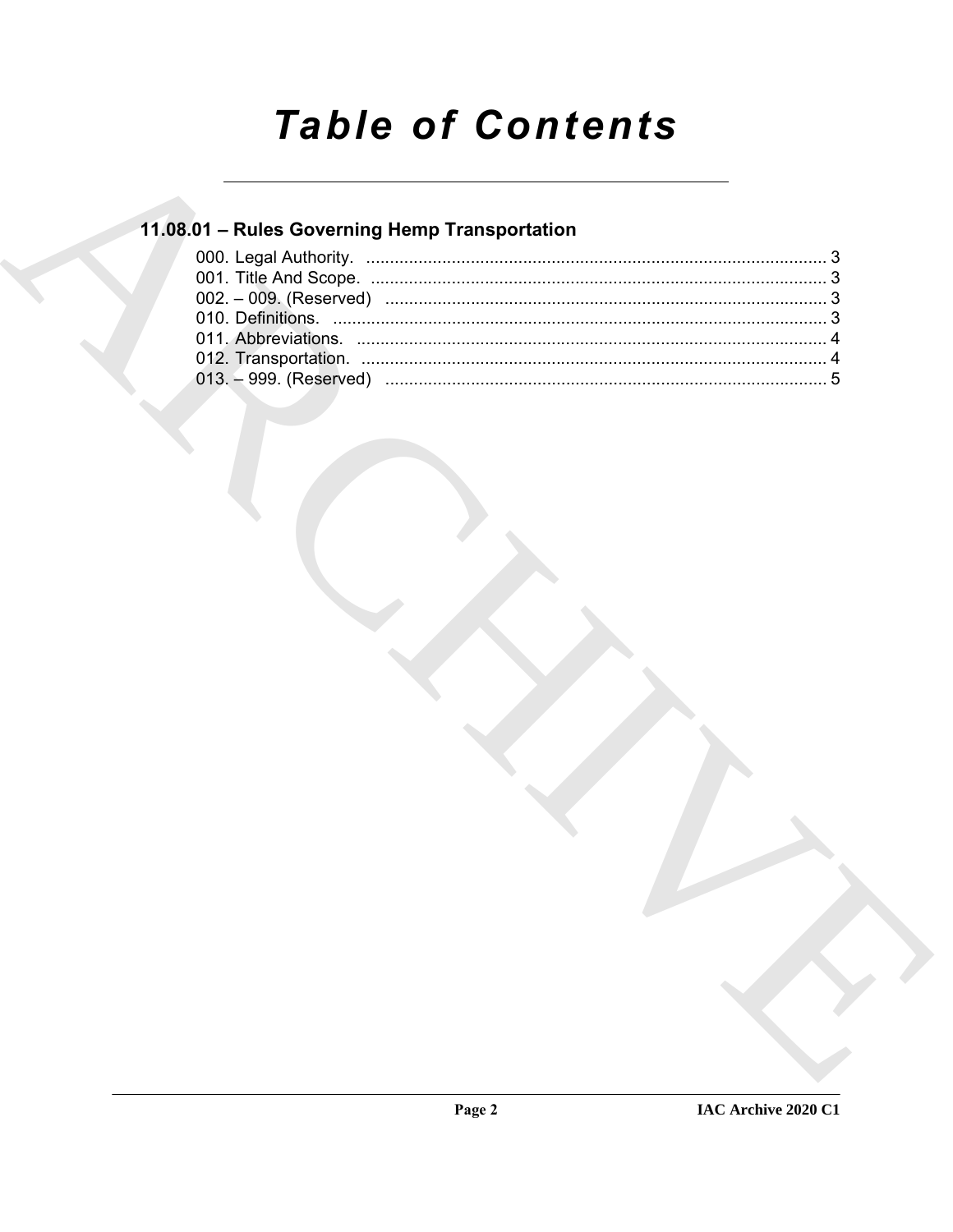#### **11.08.01 – RULES GOVERNING HEMP TRANSPORTATION**

#### <span id="page-2-19"></span><span id="page-2-1"></span><span id="page-2-0"></span>**000. LEGAL AUTHORITY.**

**01.** General. The Director of the Idaho State Police has general rulemaking authority pursuant to 67-2901, 67-2901A, and 67-2901B, Idaho Code. (3-20-20) Sections 67-2901, 67-2901A, and 67-2901B, Idaho Code.

**02. Specific**. By Executive Order 2021-01, the Director of the Idaho State Police was directed by the Governor to engage in rulemaking concerning hemp transportation through the state of Idaho, in light of the 2018 Farm Bill. (1-7-21)T

#### <span id="page-2-20"></span><span id="page-2-2"></span>**001. TITLE AND SCOPE.**

**01. Title**. These rules are titled IDAPA 11.08.01, "Rules Governing Hemp Transportation," IDAPA 11, Title 08, Chapter 01.

Scaling Control. The Base and Scaling Control and Scaling for the base particle has general relationships analyzing the control and the Scaling Control and Scaling Control and Scaling Control and Scaling Control and Scali **02. Scope**. These rules concern the authorization, transportation, and enforcement for the transportation of hemp through the state of Idaho. Nothing within these rules shall authorize or be interpreted to legalize hemp, its byproducts, oils, or any other derivative prohibited by Idaho law. These rules only permit the interstate transportation of hemp consistent with the 2018 Farm Bill and its implementing regulations and Executive Order 2021-01.

<span id="page-2-3"></span>**002. – 009. (RESERVED)**

#### <span id="page-2-4"></span>**010. DEFINITIONS.**

<span id="page-2-8"></span><span id="page-2-7"></span><span id="page-2-6"></span><span id="page-2-5"></span>**01. 2014 Farm Bill**. The Agricultural Act of 2014. Pub. Law No. 113-79, 128 Stat. 649 (3-20-20)T

**02. 2018 Farm Bill**. The Agricultural Improvement Act of 2018. Pub. Law No. 115-334, 132 Stat. 4490. (3-20-20)T

**03. Bill of Lading**. A shipping document containing the shipment contents, origination, including lot number, and destination of the farm product, the weight of the load, and the type of vehicle hauling or transporting the farm product. This form will be available on the Department website, https://isp.idaho.gov/. (3-20-20 farm product. This form will be available on the Department website, https://isp.idaho.gov/.

<span id="page-2-9"></span>

| -04. | <b>Controlled Substance.</b> As defined in Section 37-2701, Idaho Code. |  | $(3-20-20)T$ |
|------|-------------------------------------------------------------------------|--|--------------|
|      |                                                                         |  |              |

<span id="page-2-11"></span><span id="page-2-10"></span>**05. Department**. The Idaho State Police. (3-20-20)T

**06. Driver Affirmation**. A form provided by the Department signed by the driver of a vehicle hauling or transporting hemp stating that his or her vehicle contains no illicit drugs or variations of hemp not explicitly authorized by the 2014 Farm Bill or the 2018 Farm Bill. This form will be available on the Department website, https://isp.idaho.gov/. (3-20-20)T

<span id="page-2-12"></span>

| 07. | <b>Entity.</b> As defined in $7 \text{ C.F.R. }$ §990.1. |  |  | $(3-20-20)T$ |
|-----|----------------------------------------------------------|--|--|--------------|
|-----|----------------------------------------------------------|--|--|--------------|

<span id="page-2-14"></span><span id="page-2-13"></span>**08. Farm Product**. As defined in Section 22-701, Idaho Code. (3-20-20)T

**09. Hemp**. As defined in Section 7 U.S.C. §16390 and as measured in conformance with 7 CFR § 990.25. (3-20-20)T

<span id="page-2-17"></span><span id="page-2-16"></span><span id="page-2-15"></span>**10.** Indian Tribe. As defined in Section 7 U.S.C. §1639o. (3-20-20)T

**11. Inspection Report**. A report given to transporters upon completion of the hemp inspection at the port of entry or roadside confirming all required documents were presented and whether any samples of the hemp were taken.  $(3-20-20)T$ 

**12. Laboratory Report**. A laboratory results report which confirms each lot of hemp complies with the 2014 Farm Bill or the 2018 Farm Bill, as provided in  $\vec{7}$  C.F.R. §§990.70(d) and 990.71(d), and which was produced by a DEA-registered laboratory. (3-20-20) produced by a DEA-registered laboratory.

<span id="page-2-18"></span>Lawful-Hemp Verification. A written verification that the hemp being transported was produced by a grower or producer duly-licensed by a state or Indian Tribe authorized to regulate hemp production under the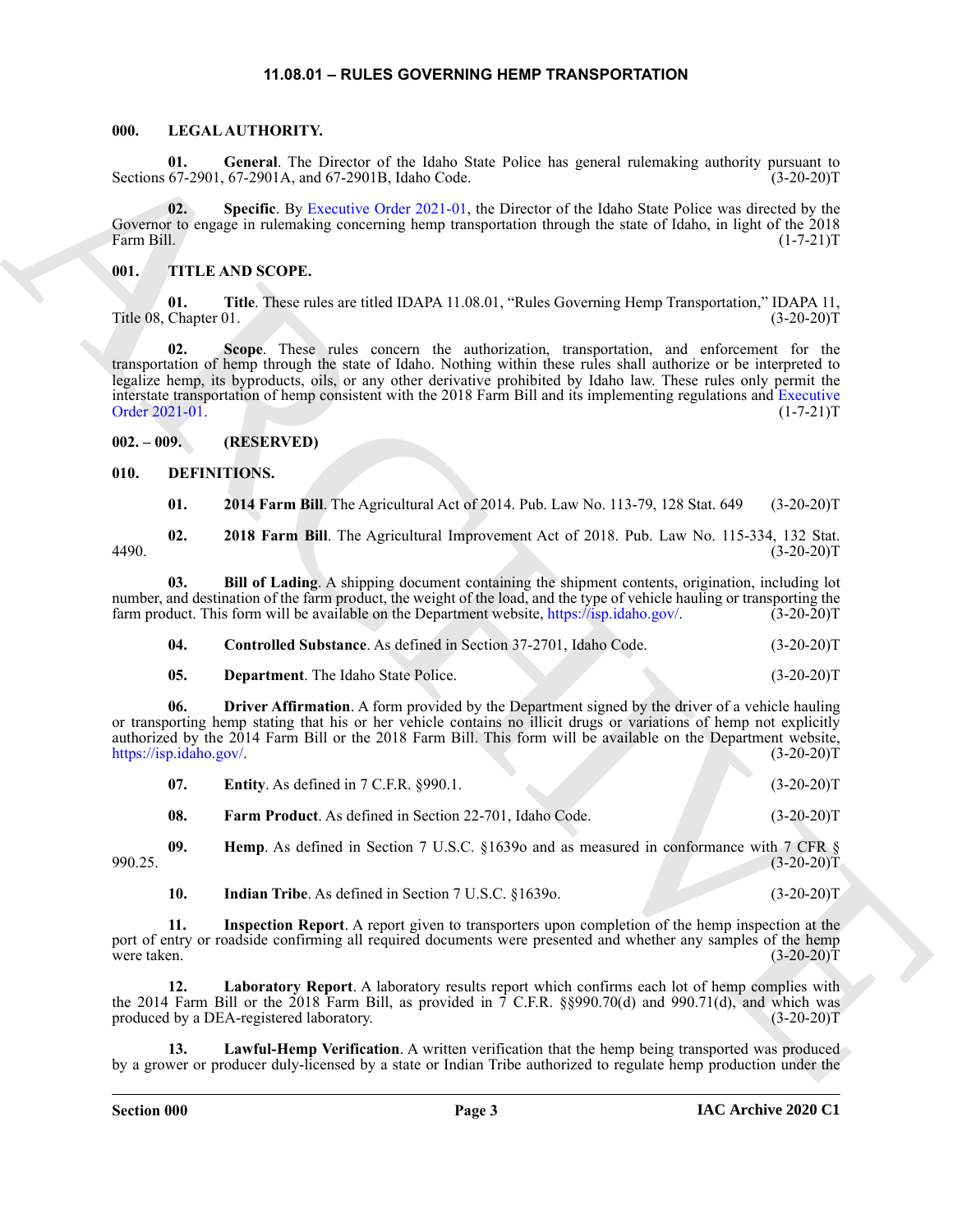<span id="page-3-7"></span>

|           |                             | <b>Idaho State Police</b>                                                                                                                                                                                                                                                                                                                                                                                                                                                                                                                                                                        | <b>Rules Governing Hemp Transportation</b> |
|-----------|-----------------------------|--------------------------------------------------------------------------------------------------------------------------------------------------------------------------------------------------------------------------------------------------------------------------------------------------------------------------------------------------------------------------------------------------------------------------------------------------------------------------------------------------------------------------------------------------------------------------------------------------|--------------------------------------------|
|           |                             | 2014 Farm Bill or the 2018 Farm Bill or an equivalent USDA hemp producer license. The hemp production license<br>for the producer of the hemp being transported, or a copy thereof, must be attached. This form will be available on the<br>Department website, https://isp.idaho.gov/.                                                                                                                                                                                                                                                                                                          | $(3-20-20)T$                               |
|           | 14.                         | Lot. As defined in $7$ C.F.R. $§990.1$ .                                                                                                                                                                                                                                                                                                                                                                                                                                                                                                                                                         | $(3-20-20)T$                               |
|           | 15.                         | Marijuana. A controlled substance as defined in Section 37-2701, Idaho Code.                                                                                                                                                                                                                                                                                                                                                                                                                                                                                                                     | $(3-20-20)T$                               |
|           | 16.                         | Peace Officer. As defined in Section 19-5101, Idaho Code.                                                                                                                                                                                                                                                                                                                                                                                                                                                                                                                                        | $(3-20-20)T$                               |
|           | 17.                         | Producer. As defined in 7 C.F.R. §990.1.                                                                                                                                                                                                                                                                                                                                                                                                                                                                                                                                                         | $(3-20-20)T$                               |
|           | 18.                         | Roadway. As defined in Section 49-119, Idaho Code.                                                                                                                                                                                                                                                                                                                                                                                                                                                                                                                                               | $(3-20-20)T$                               |
|           | 19.                         | State. As defined in Section 7 U.S.C. §1639o.                                                                                                                                                                                                                                                                                                                                                                                                                                                                                                                                                    | $(3-20-20)T$                               |
| commerce. | 20.                         | Transporter. Any person, individual, partnership, corporation, association, grower, farmer,<br>producer or any other entity engaged in hauling, transporting, delivering, or otherwise moving hemp in interstate                                                                                                                                                                                                                                                                                                                                                                                 | $(3-20-20)T$                               |
|           | 21.                         | Vehicle. As defined in Section 49-123, Idaho Code.                                                                                                                                                                                                                                                                                                                                                                                                                                                                                                                                               | $(3-20-20)T$                               |
| 011.      |                             | <b>ABBREVIATIONS.</b>                                                                                                                                                                                                                                                                                                                                                                                                                                                                                                                                                                            |                                            |
|           | 01.                         | DEA. The United States Drug Enforcement Administration.                                                                                                                                                                                                                                                                                                                                                                                                                                                                                                                                          | $(3-20-20)T$                               |
|           | 02.                         | <b>ITD.</b> The Idaho Transportation Department.                                                                                                                                                                                                                                                                                                                                                                                                                                                                                                                                                 | $(3-20-20)T$                               |
|           | 03.                         | ISDA. The Idaho State Department of Agriculture.                                                                                                                                                                                                                                                                                                                                                                                                                                                                                                                                                 | $(3-20-20)T$                               |
|           | 04.                         | USDA. United States Department of Agriculture.                                                                                                                                                                                                                                                                                                                                                                                                                                                                                                                                                   | $(3-20-20)T$                               |
| 012.      |                             | <b>TRANSPORTATION.</b>                                                                                                                                                                                                                                                                                                                                                                                                                                                                                                                                                                           |                                            |
| entry.    | 01.                         | First Port of Entry. Any transporter or vehicle hauling hemp shall have the affirmative duty to<br>stop at the first port of entry encountered in the state of Idaho to declare the presence of any hemp. No transporter or<br>vehicle hauling hemp shall proceed past or travel through an established or temporary port of entry during its hours of<br>operation while transporting hemp without presenting the hemp for inspection. Should the first established or<br>temporary port of entry be closed for operations, the transporter or vehicle must stop at the first available port of | $(3-20-20)T$                               |
|           | 02.<br>following documents: | Required Documentation. Any transporter or vehicle hauling hemp shall carry and provide upon<br>initial declaration at a port of entry, and upon request during any contact with a peace officer in the State of Idaho, the                                                                                                                                                                                                                                                                                                                                                                      | $(3-20-20)T$                               |
|           | a.                          | The Driver Affirmation;                                                                                                                                                                                                                                                                                                                                                                                                                                                                                                                                                                          | $(3-20-20)T$                               |
|           | b.                          | The Lawful-Hemp Verification;                                                                                                                                                                                                                                                                                                                                                                                                                                                                                                                                                                    | $(3-20-20)T$                               |
|           | c.                          | The Laboratory Report; and                                                                                                                                                                                                                                                                                                                                                                                                                                                                                                                                                                       | $(3-20-20)T$                               |
|           | d.                          | The Bill of Lading.                                                                                                                                                                                                                                                                                                                                                                                                                                                                                                                                                                              | $(3-20-20)T$                               |
|           | 03.                         | Vehicle Detention. Authorized ITD personnel at ports of entry and any peace officer may detain<br>any vehicle transporting hemp and said detention shall be as long as reasonably necessary to effectuate inspection,<br>sampling, and weighing of any hemp.                                                                                                                                                                                                                                                                                                                                     | $(3-20-20)T$                               |

<span id="page-3-14"></span><span id="page-3-13"></span><span id="page-3-12"></span><span id="page-3-11"></span><span id="page-3-10"></span><span id="page-3-9"></span><span id="page-3-8"></span><span id="page-3-2"></span>

| 21. | <b>Vehicle.</b> As defined in Section 49-123, Idaho Code. | $(3-20-20)T$ |
|-----|-----------------------------------------------------------|--------------|
|-----|-----------------------------------------------------------|--------------|

#### <span id="page-3-0"></span>**011. ABBREVIATIONS.**

<span id="page-3-6"></span><span id="page-3-5"></span><span id="page-3-4"></span><span id="page-3-3"></span>

| 01. | <b>DEA.</b> The United States Drug Enforcement Administration. | $(3-20-20)T$ |
|-----|----------------------------------------------------------------|--------------|
| 02. | <b>ITD.</b> The Idaho Transportation Department.               | $(3-20-20)T$ |
| 03. | ISDA. The Idaho State Department of Agriculture.               | $(3-20-20)T$ |
| 04. | <b>USDA.</b> United States Department of Agriculture.          | $(3-20-20)T$ |

#### <span id="page-3-16"></span><span id="page-3-15"></span><span id="page-3-1"></span>**012. TRANSPORTATION.**

<span id="page-3-18"></span><span id="page-3-17"></span>

| a.             | The Driver Affirmation;       | $(3-20-20)T$ |
|----------------|-------------------------------|--------------|
| $\mathbf{b}$ . | The Lawful-Hemp Verification; | $(3-20-20)T$ |
| $c_{\cdot}$    | The Laboratory Report; and    | $(3-20-20)T$ |
| d.             | The Bill of Lading.           | $(3-20-20)T$ |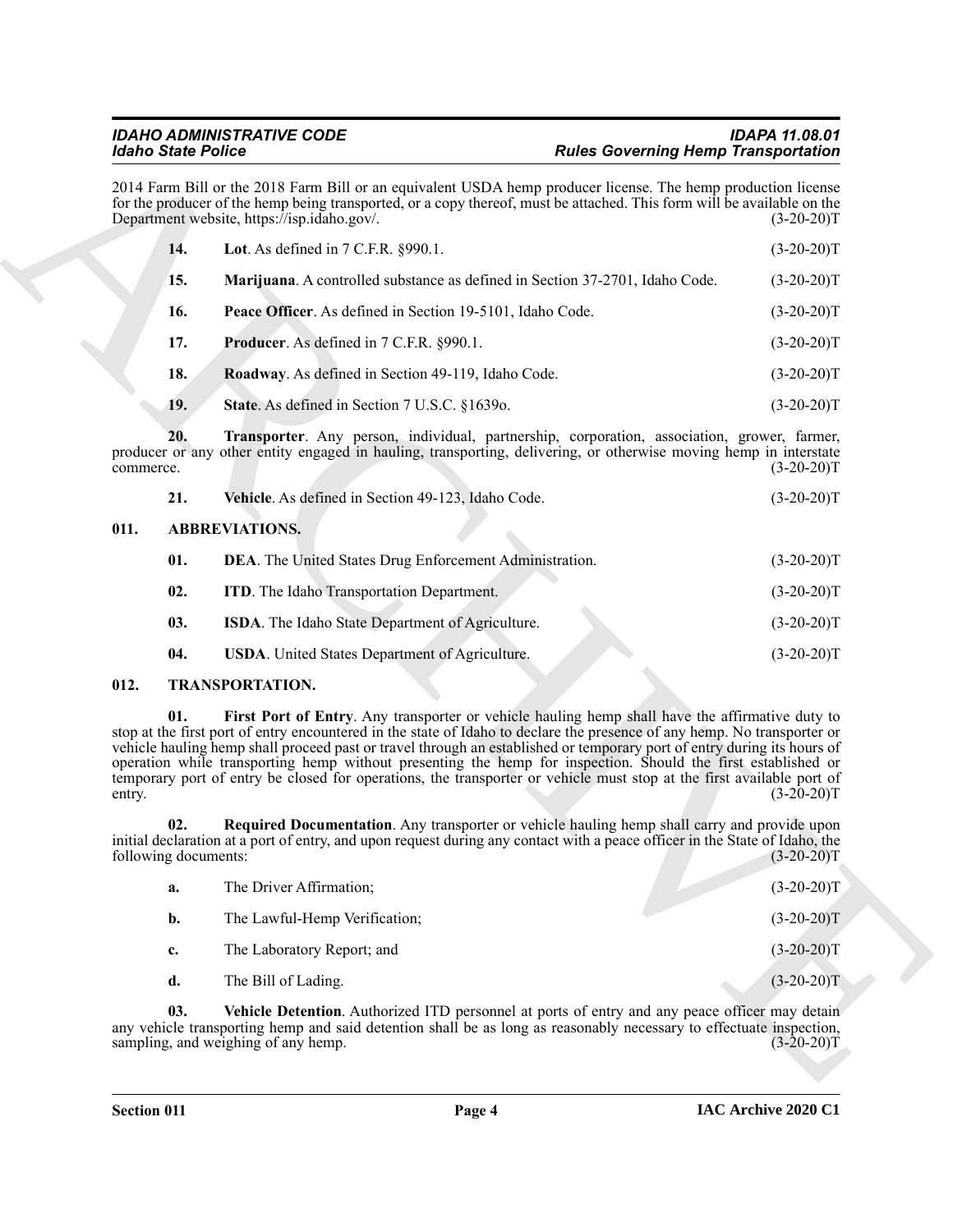<span id="page-4-7"></span><span id="page-4-5"></span>**04. Transporter Consent to Inspection**. Any transporter of hemp shall consent to inspection of the shipment to ensure that the hemp complies with the 2014 Farm Bill or the 2018 Farm Bill and 7 C.F.R. §990.1 et seq., and to randomly-selected, reasonably-sized samples, retained by the inspecting peace officer for further off-sight testing. Transporters shall not be entitled to compensation for these de minimis samples. (3-20-20) testing. Transporters shall not be entitled to compensation for these de minimis samples.

Models State Points of the supervisor of the supervisor and the supervisor of the supervisor of the supervisor of the supervisor of the supervisor of the supervisor of the supervisor of the supervisor of the supervisor of **05. Sample Analysis**. Samples shall be subjected to analysis in a manner consistent with the 2018 Farm Bill and 7 C.F.R. §990.1 et seq., to determine total delta-9 tetrahydrocannabinol (THC) including all tetrahydrocannabinolic acid (THCA). Hemp samples not in compliance with the 2018 Farm Bill and 7 C.F.R. §990.1 et seq., may subject the transporter to criminal penalties for marijuana under Chapter 27, Title 37, Idaho Code.  $(3-20-20)T$ 

<span id="page-4-6"></span>**06.** Shipment Weight. Weight for purposes of enforcement is deemed to be the declared weight on the er's bill of lading or the actual weight at time of inspection, whichever is greater. (3-20-20) transporter's bill of lading or the actual weight at time of inspection, whichever is greater.

<span id="page-4-8"></span>**07. Transporter Receipt of Inspection Report**. Once the hemp inspection is complete at the port of entry or roadside, hemp transporters will be given an inspection report, which must be presented upon request during any contact with a peace officer in the state of Idaho subsequent to the initial declaration at the port of entry or roadside. (3-20-20)T

<span id="page-4-9"></span>**08. Transporter to Avoid Delay**. Any transporter hauling hemp shall proceed through the state of Idaho with all due speed and avoid any unnecessary delay. (3-20-20) T

<span id="page-4-3"></span>**09. Law Enforcement**. Except when hemp is transported as authorized by these rules, nothing in these rules shall inhibit or restrict any peace officer from enforcing to the fullest extent the laws of this state prohibiting marijuana under Chapter 27, Title 37, Idaho Code. (3-20-20) marijuana under Chapter 27, Title 37, Idaho Code.

<span id="page-4-2"></span>**10. Failure to Comply**. Failure to comply with any of these rules may subject a transporter to the laws of this state prohibiting marijuana under Chapter 27, Title 37, Idaho Code, including any and all criminal and civil penalties as authorized by law. (3-20-20)T

<span id="page-4-1"></span>**11. Enforcement of Rule**. The Department may contract with ISDA and ITD as necessary to y carry out these rules. (3-20-20)T efficiently carry out these rules.

<span id="page-4-4"></span>**12. Rules Are Effective Upon Adoption**. These rules apply prospectively and nothing within these rules shall authorize or be interpreted to apply to hemp transported in the state of Idaho prior to these rules being adopted.  $(3-20-20)T$ 

<span id="page-4-0"></span>**013. – 999. (RESERVED)**